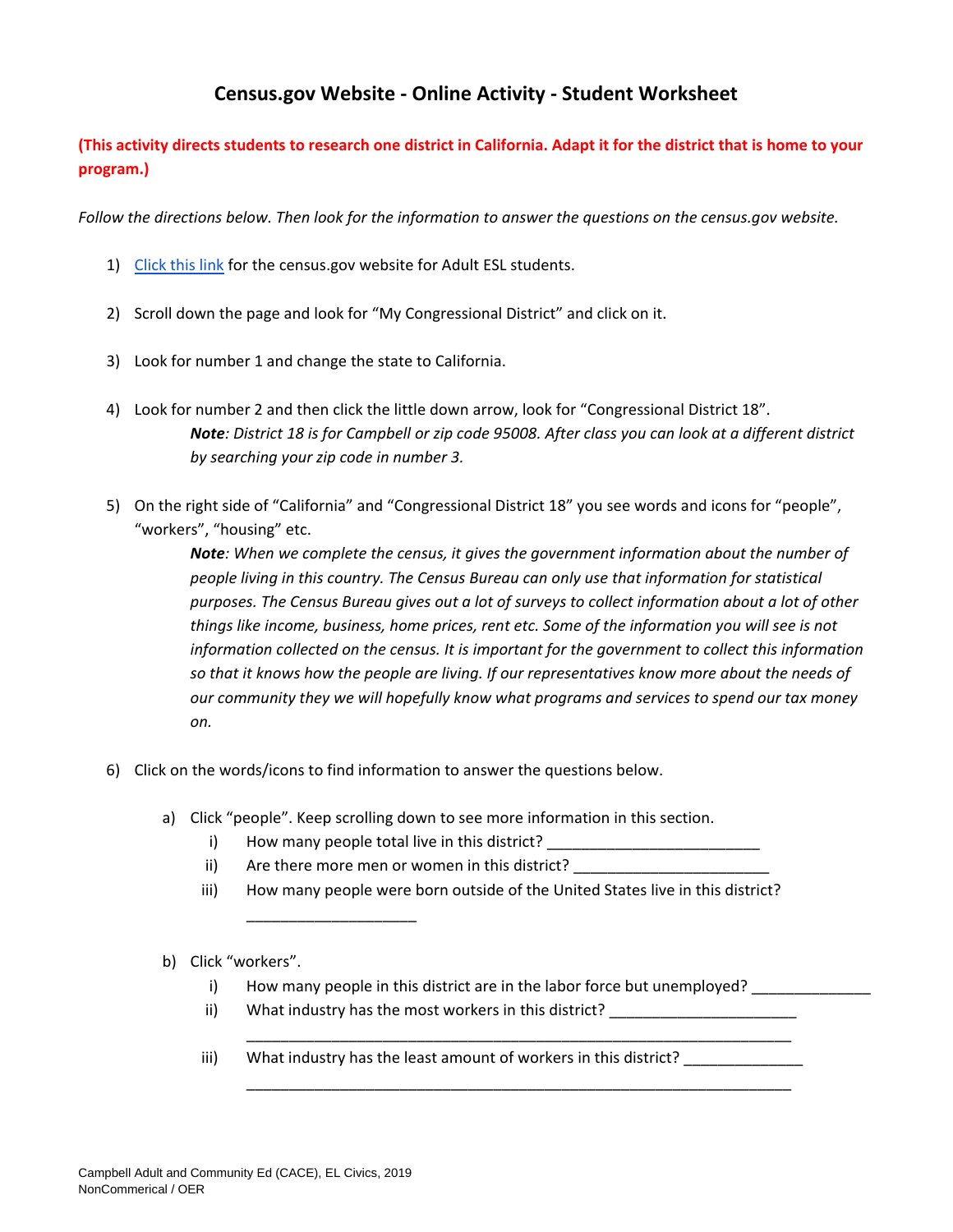- c) Click "housing".
	- i) What is the median (or average) values to the homes people own in this district?
	- ii) How much do most people in this district spend on their mortgage? \_\_\_\_\_\_\_\_\_\_
	- iii) How much do most people in this district spend on rent?
- d) Click "socio-economic".
	- i) How many total households are there in this district? \_\_\_\_\_\_

\_\_\_\_\_\_\_\_\_\_\_\_\_\_\_\_\_\_\_\_\_\_\_\_\_\_\_\_\_

\_\_\_\_\_\_\_\_\_\_\_\_\_\_\_\_\_\_\_\_\_\_\_

- ii) What is the total income and benefits amount for most households in this district?
- iii) What percent of people (not families) live in poverty in this district?
- e) Click "education".

\_\_\_\_\_\_\_\_\_\_\_\_\_\_

- i) How many people (over the age of 3) are enrolled in school in this district?
- ii) How many people in this district (over the age of 25)
	- (1) don't have a high school diploma?
	- (2) Have less than a 9th grade level of education? \_\_\_\_\_\_\_\_\_\_\_\_\_\_\_\_\_\_\_\_\_\_\_\_\_\_\_\_\_

## **Discussion Questions:**

- 1. Is the 18th district a wealthy area? What evidence/numbers do you have to support that?
- 2. What percent of the population in this district is foreign-born?
- 3. Why do you think agriculture/forestry/fishing is the least popular industry in this district?
- 4. What is one thing the government can do to help people living in poverty in this area?
- 5. What can the people without a high school diploma or higher than 9th grade education do if they want to get their diplomas?